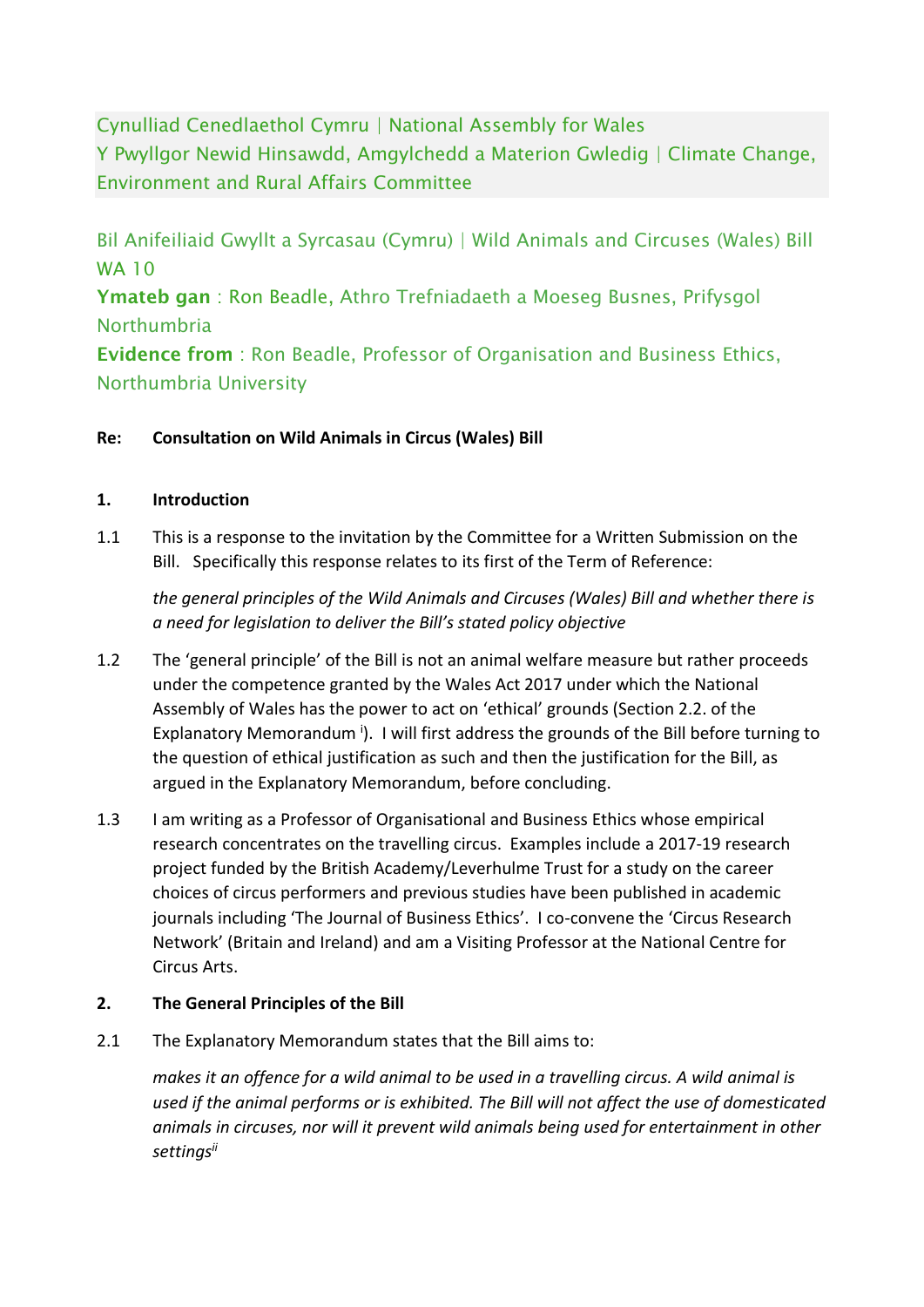- 2.2 Since the Bill is proposed under powers relating to 'ethics', its justification requires that ethical grounds be identified to warrant a ban on the performance of a/wild but not domesticated animals and b/ wild animals in travelling but not in other (that is, static) settings.
- 2.3 This proposition will be considered in light of what is required for propositions to be justified on the grounds of ethics.

## **3. Ethics as Justification**

- 3.1 Ethics understood as the systemisation of ideas about proper conduct, right and wrong, good and evil, operates at a number of levels in human action. It manifests in emotional responses, ongoing preferences and it animates civil and political action. Critically for present purposes, it provides resources for justifying decisions and when used in this way it can be understood as a particular type of decision-making practice with its own history, norms and requirements that are equivalent to but operate in a different domain from other decision-making processes from rules of logic to cost-benefit analysis, smart systems and many others. The implication of this is that when one claims 'an ethical basis' for anything whatsoever, one must observe the relevant norms and requirements just as one must observe relevant routines in conducting an investment appraisal.
- 3.2 In all of these cases, the history of the practice is one in which challenge to existing norms and the development of new norms is a regular occurrence. However, for new norms to displace old requires that an account can be given for why the use of this or that system is understood as preferable to those of its predecessors. The result is that for practices involving decision-making (sciences, arts, games and so on) one can provide a narrative account both of the development of such norms and of the conceptualizations of their goods and purposes in light of which a new approach, a new technology, a new understanding of relevant questions and so on, has displaced its predecessors. At the same time one can also determine the boundary conditions within which such fields of endeavour exist and indeed, must exist for the type of ongoing practice and dialogue to be meaningful. Certain presupposition must be shared between practitioners and decision-makers in each and every domain for such practices to be intelligible.
- 3.3 It is important then to know what the norms and requirements are for specifically 'ethical' action justification. If an action justification falls outside the relevant norms and requirements, then we can only conclude that the action is not intelligible in its own terms. This is what I am going to argue to be the case in respect of the Wild Animals in Circus (Wales) Bill.
- 3.4 What then are the norms and requirements for ethical justification? One shared feature of all systems of ethical justification is that they be generic. What this means is that from the first annotation of systematic ethical rules in religious texts up to and including classical sources in ethics, the scholastic medieval tradition and post-enlightenment deontological and utilitarian traditions that inform such contemporary notions as rights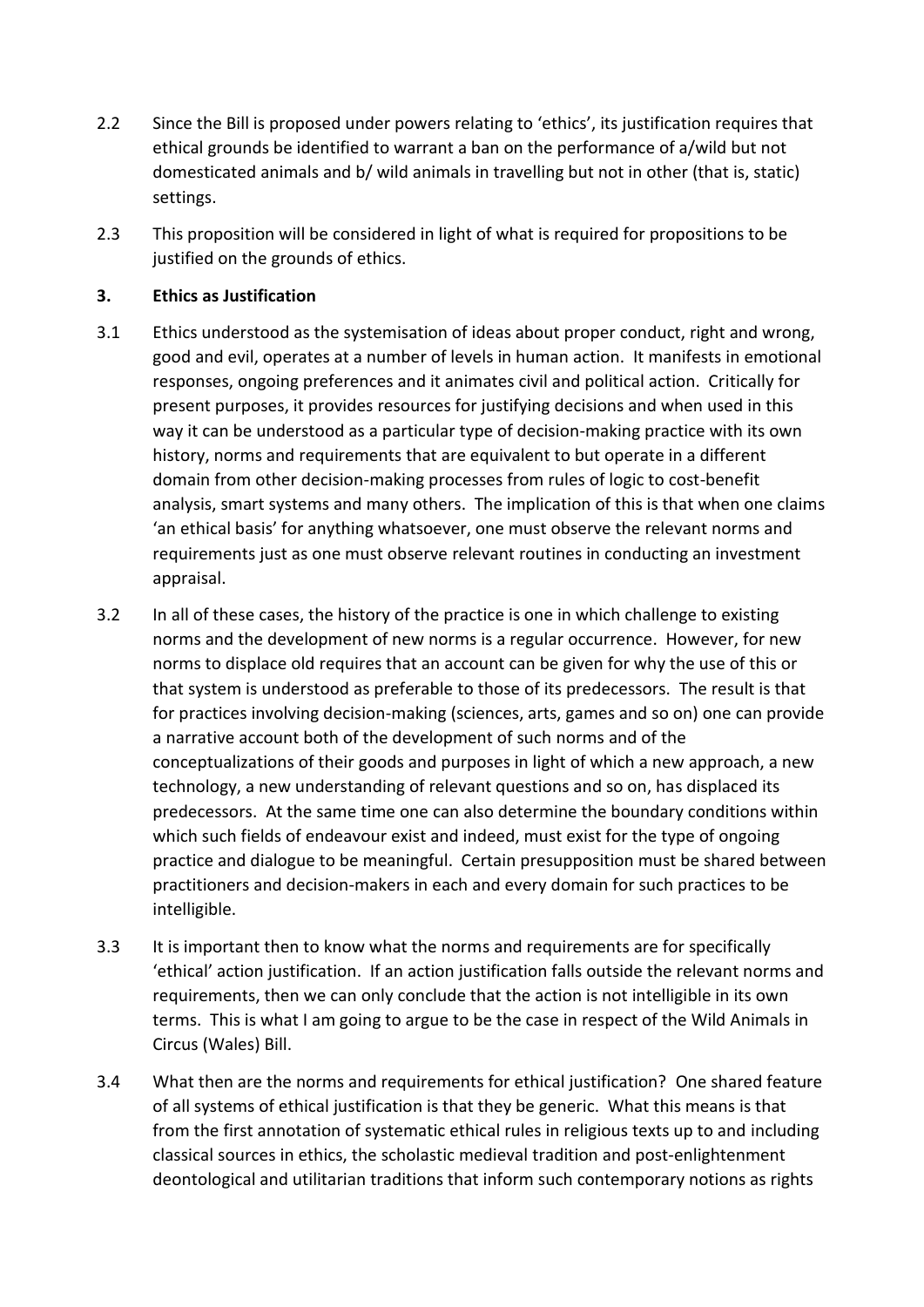and welfare; every ethical system has sought general, and most often universal, application. It is this presupposition that informs so much of the taken-for–granted assumptions of liberal societies such as the self-defeating nature of hypocrisy, the rejection of retrospective legislation, opposition to arbitrary judgment and so on.

- 3.5 In order to claim that either a rule, such as the prohibition of murder or a utilitarian calculus such as is used to determine the introduction of new medical treatments, is 'ethical', one must also claim that this prohibition or this procedure applies to all relevant cases. For the most influential post–Enlightenment ethicists, Kant and Jeremy Bentham, this has meant – in all cases. Indeed, a centrepiece of Kant's ethics is that the only ethical rules are those that are both universal and binding. By universal, we mean that whole, relevant categories are treated in the same way.
- 3.6 The Animal Rights movement is a contemporary example of this. Seminal to this movement is Peter Singer's text 'Animal Liberation' (Harper Collins: 1975), which has proven both highly durable and influential. Singer combines a utilitarian commitment to weighing harms and benefits with an understanding of human and non-human animals that experience pleasure and pain as having equivalent moral status. In other words, he expands the universality of the utilitarian calculus to all sentient creatures. This is a book of ethics in part because of the universality of its claims. Those who concur with Singer's premises should and often do then commit themselves to veganism, to not keeping pets, to not wearing or otherwise using animal products and so on. They do so consistently because they are acting on a binding moral rule.
- 3.7 Such is the nature of ethical discourse and practice; ethics must be universal or it ceases to be ethics. Even those post-modernists who have critiqued Enlightenment ethics, of whom Jacques Derrida is probably the most note-worthy, have created their own universality condition for their understanding of ethics – in Derrida's case the category of the ethical only comes in to play in the face of dilemmas so intractable that moral rules cannot guide us. Derrida's reasoning of course differs markedly from Singer's and Kant's but all are ethicists in that all are engaged in locating generic conditions in which rules or procedures must be consistently applied.
- 3.8 The conclusion to be drawn from this all too brief introduction is that to claim that some decision, some result of reasoning, and indeed some piece of legislation, has an 'ethical' basis, is to claim that its exercise should have universal application. Having established grounds for this argument I turn next to the distinction between the ethical bases claimed for the Bill.

#### **4.0 The 'Ethical' Justification for the Bill**

4.1 The claim that the basis for the Bill is 'ethical' rather than on 'animal welfare' grounds is relatively straightforward to understand because there are insufficient animal welfare grounds to provide warrant for prohibition. This conclusion is discussed in Paragraphs 3.15 to 3.30 of the Explanatory Memorandum. The two leading sources for this conclusion are the 2007 Radford Report "Wild Animals in Travelling Circuses: The Report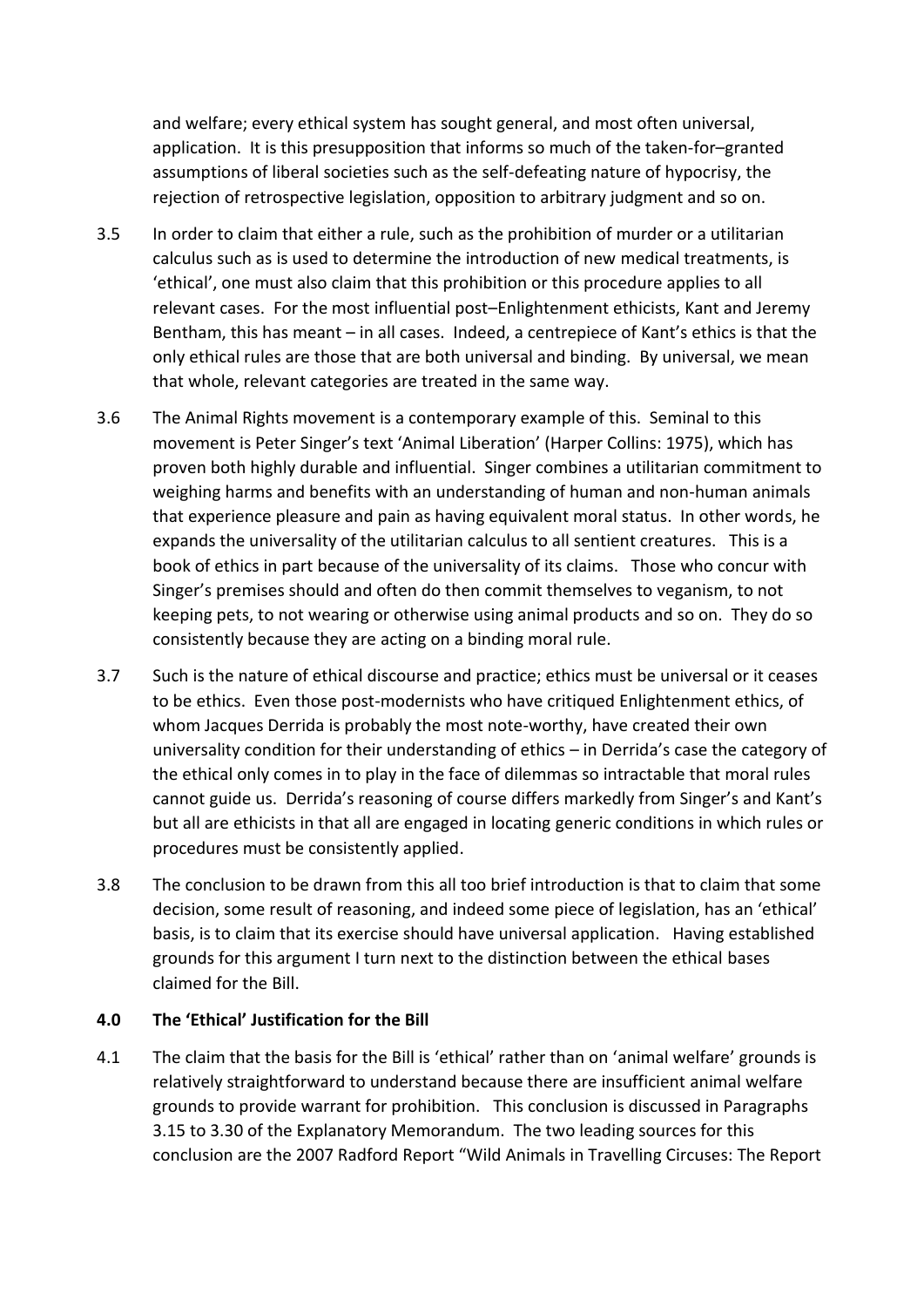of the Chairman of the Circus Working Group" conducted for DEFRA<sup>iii</sup> and the 1990 Report for the RSPCA by Dr Martha Kyle-Worthington.<sup>iv</sup>

- 4.2 The former concluded that "there appears to be little evidence to demonstrate that the welfare of animals kept in travelling circuses is any better or worse than that of animals kept in other captive environments." The latter concluded that "the welfare of the animals in British circuses, as judged by physical and psychological criteria, is not as a rule inferior to that of other animal husbandry systems such as in zoos, private stables and kennels."
- 4.3 Four types of problem have attended the 'welfare' case for prohibition. First, there is a sparsity of evidence that circus performance undermines animal welfare– as highlighted in the Radcliffe and Kyle-Worthington reports. Second, the evidence from primary research points to circus animals successfully engaging in the type of activities that indicate flourishing – crucially including breeding and an extended lifespan. Dr Ted Friend highlighted this in his recent letter to the Minister for Environment, Energy and Rural Affairs, Lesley Griffiths AM, in respect of the 'misrepresentation' of his research by the Harris Review<sup>v</sup>. Third, the conceptualization of welfare is itself contested, not least by Kyle-Worthington. Fourth, if welfare were to be the criterion for animal protection then other activities such as horse-racing in which over 100 horses die annually in the UK and Ireland, including four at Chepstow this year<sup>vi</sup>, provide far stronger cases for legislating on welfare grounds.
- 4.4 The question then, is whether there are ethical grounds beyond welfare that provide warrant for the Bill.
- 4.5 The Explanatory Note makes the following five arguments in Sections 3.31 to 3.34 (3.3.5 is the conclusion to proceed with legislation) for the ethical justification of the Bill:

"3.3.1 There was a time when attending a circus would have been the only opportunity most people had to see exotic wild animals. That is no longer the case, and circuses have been superseded by modern, well managed zoos where maintaining the highest standard of animal welfare is a priority. Zoos licensed under the Zoo Licensing Act 1981 are required to undertake conservation measures and to promote public education and awareness in relation to conservation, particularly by providing information about the species exhibited and their natural habitats. The same is not required of circuses and it is questionable if such requirements could ever be met in a circus environment. In addition to the opportunities to see wild animals in zoos, world class wildlife documentaries are engendering an increased respect for the intrinsic value of wild animals in their natural environments.

3.32 The use of wild animals in travelling circuses raises concerns around animal dignity. It is increasingly difficult to justify keeping wild animals in travelling circuses and requiring them to perform tricks.

3.33 There is a strong body of opinion that the welfare needs of wild animals in travelling circuses cannot be met. Whilst there may not be conclusive evidence that welfare is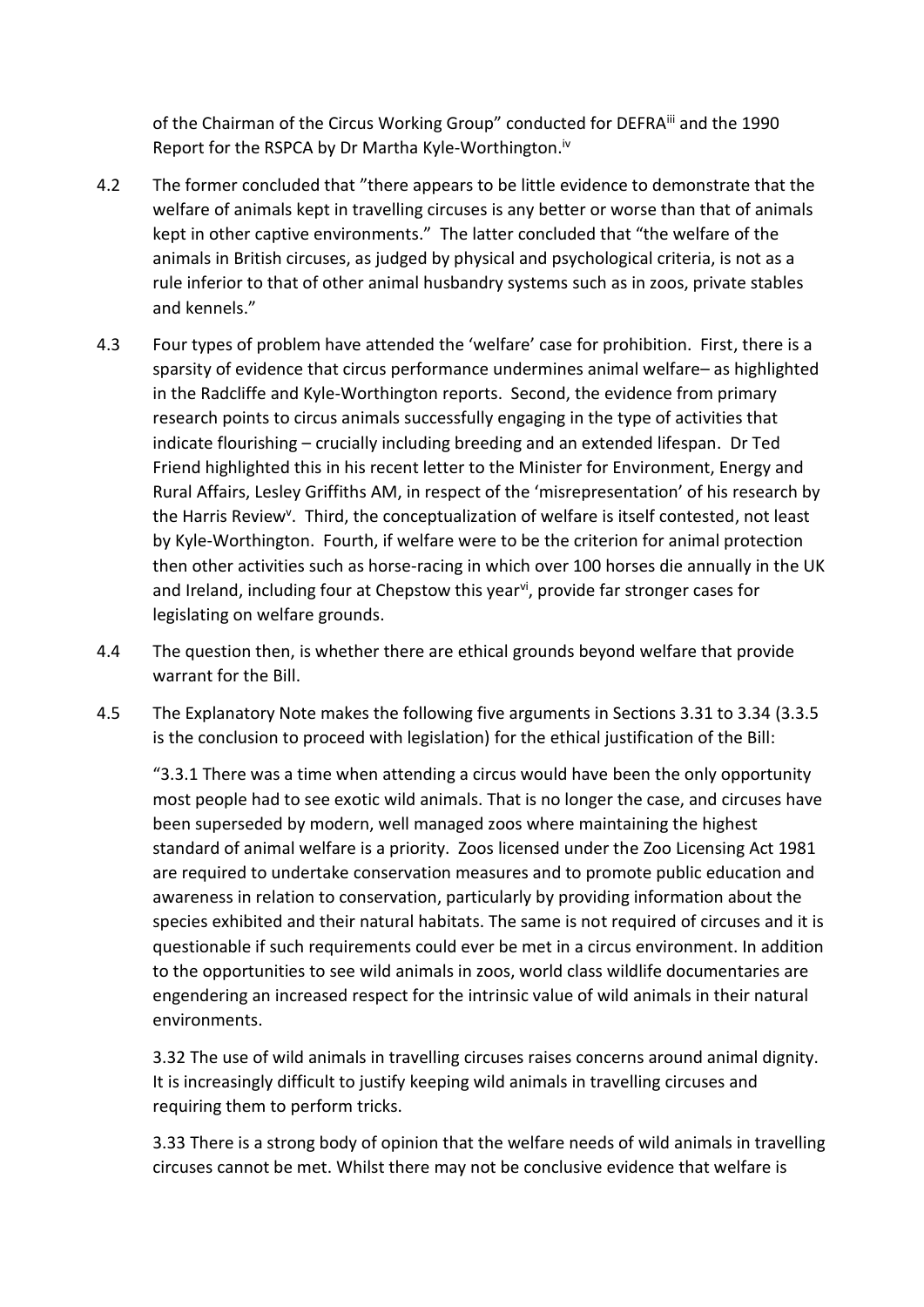compromised to a greater extent in travelling circuses than in any other 'artificial' environment, the Welsh public and third sector organisations have overwhelmingly lobbied for this practise to be banned.

3.34 Given the small and declining number of animals involved, it is possible that over time travelling circuses will choose to no longer use wild animals. However, this is not guaranteed, and a ban will send a clear message that the people of Wales believe this practice to be outdated and ethically unacceptable."

I shall address each argument in turn:

- 4.6 Paragraph 3.3.1 presupposes that ethical judgments should be made on utilitarian grounds – that is, in light of their consequences for (in this paragraph, human) welfare. Using this as a premise it allows that there was a time in which the gains from the experience of witnessing wild animals outweighed disadvantages. Now however such benefits can be achieved through attending zoos or watching wild animals through other media.
- 4.6.1 First, should we assume that the ethical presupposition, the empirical assertions and the welfare calculations are correct, then the conclusion provides grounds for banning static as well as travelling circuses – the exemption for static exhibition is unjustifiable. If the grounds for the Bill are indeed those of ethics, then all forms of wild animal display – including falconry, Christmas reindeer and others, should fall under the terms of the banvii .
- 4.6.2 Second, the proposition that an activity *should be prohibited* when either its welfare disbenefits outweigh its benefits, or when alternatives exist that better achieves its benefits (as is claimed here), is inimical to human rights and liberal democracy. There are countless examples of activities about which conventional opinion agrees that disbenefits outweigh benefits and which are not prohibited; such activities are often regulated and taxed, and engagement in them limited to adults – but they are not banned.
- 4.6.3 Third, nowhere in the Explanatory Memorandum does the utilitarian calculation consider the impact of the ban on circus as a community. My own research has evidenced that the relationship between human and non-human animals is pivotal to the selfunderstanding of circus people and the ban therefore ends, not the life of the circus community, but a critical feature of its identity. Traveller communities have been the victims of static communities down the centuries and this Bill, which allows the presentation of wild animals in static environments but not their exhibition by a traveller community, should be seen as another example of such injustice.
- 4.7 Paragraph 3.3.2 holds that animal dignity is undermined by 'requiring animals to perform tricks'.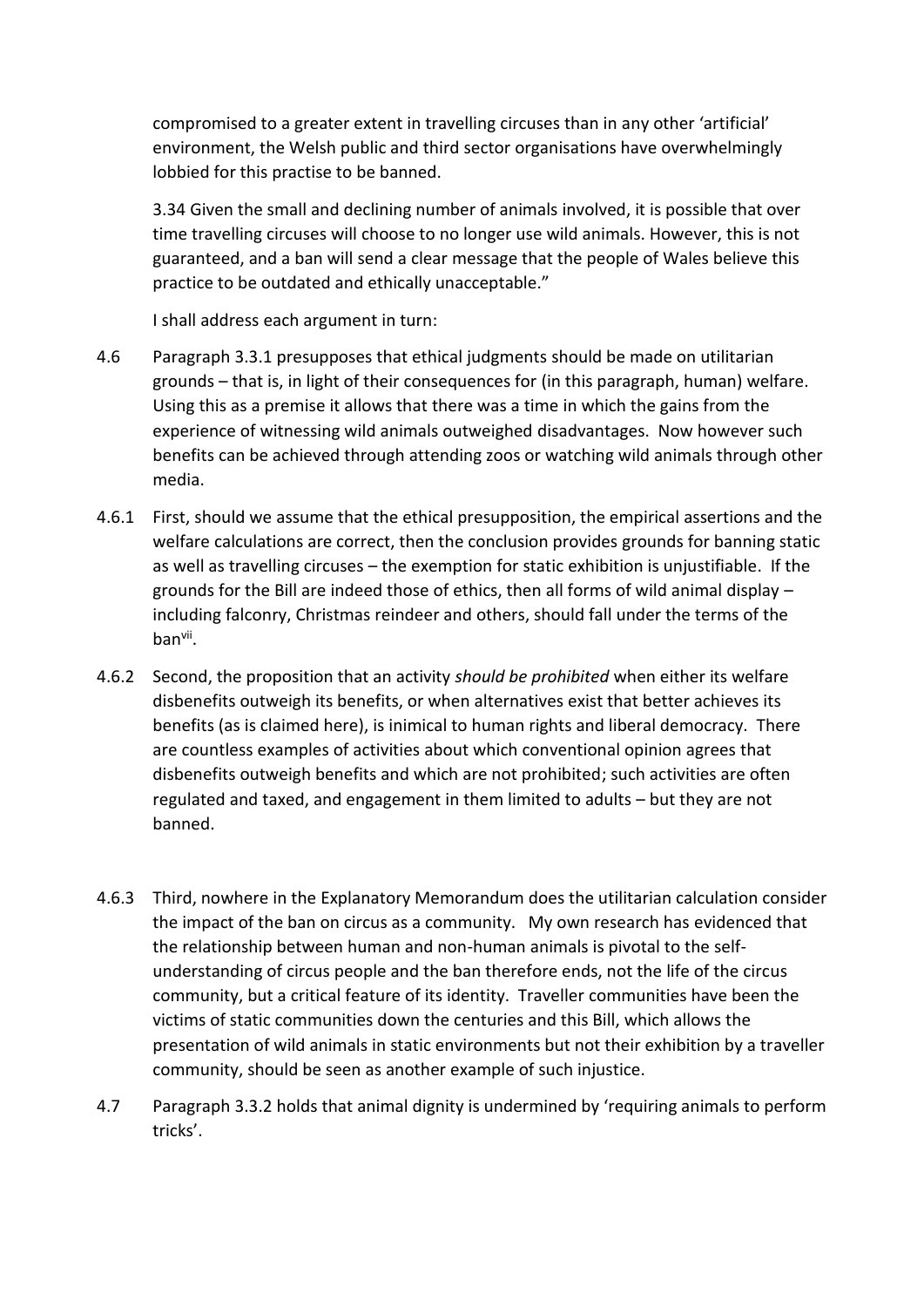- 4.7.1 First, if this presupposition is accepted then the distinction between wild and domesticated animals is ethically irrelevant for animal dignity as such is presumed to be so undermined when required to undertake tricksviii.
- 4.7.2 Second, the critique in relation to animal dignity, if accepted, applies to all circumstances in which animals are required to perform tricks and would therefore include the training displays of sea lions at Colwyn Bay Zoo, the South Wales Association Kennel Association Championship Dog Show in Powys in October and Powys would also lose its Falconry Experience Days. This is to say nothing of any dog owner whose pet is taught to roll over. The case for the distinctiveness of 'travelling circus' such that it requires different treatment from such activities, including static circuses, is simply not argued, let alone established, in the Explanatory Memorandum.
- 4.8. Paragraph 3.3.3 admits that the welfare argument is insufficient to warrant a ban and asserts that Welsh opinion and third sector organisations favour it.
- 4.8.1. The conjoining of these two observations does not constitute an *ethical* justification. On the assumption however that the ethical argument presupposed here is something along the lines that the will of the people should normally be observed, then all sorts of conundrums are raised. These include such matters as the relationship between representative and plebiscitary notions of democracy, the relationship between majority views and minority rights, and the evidence base that supports this claim. As section 4.1.4 of the Explanatory memorandum suggests, the results of the Government's consultation (the majority of whose responses were enabled by a notable Animal Rights organisation): "can only be regarded as being representative of the views of those people and groups who were sufficiently interested in the issue to respond to the consultation and are not necessarily representative of the views of the wider general public." 0.002% of the Welsh population responded to the consultation<sup>ix</sup>.
- 4.9 Paragraph 3.3.4 argues that a ban is justified, regardless of the evident decline almost to the point of elimination of circuses with wild animals, to "send a clear message that the people of Wales believe this practice to be outdated and ethically unacceptable".
- 4.9.1 First, this paragraph does not provide an ethical justification for its 'message', it simply states an implication of the legislation once passed.
- 4.9.2 Second, if the presupposition of 3.3.3 is correct, that the majority of Welsh people already believe wild animals in circus to be "outdated and ethically unacceptable", then one can only wonder as to who the supposed recipients of this message are. If the recipients are the circus artistes whose livelihoods, skills and traditions are to be lost as a result of this ban then 'the message' will certainly be effective, but effectiveness and justification are quite separate concepts.
- 4.9.3 Third, 'the message' of the Bill is that the performance of animals is outdated and ethically unacceptable' unless it takes place in a static environment or involves 'domesticated' animals. Why wild animal performance is considered up to date and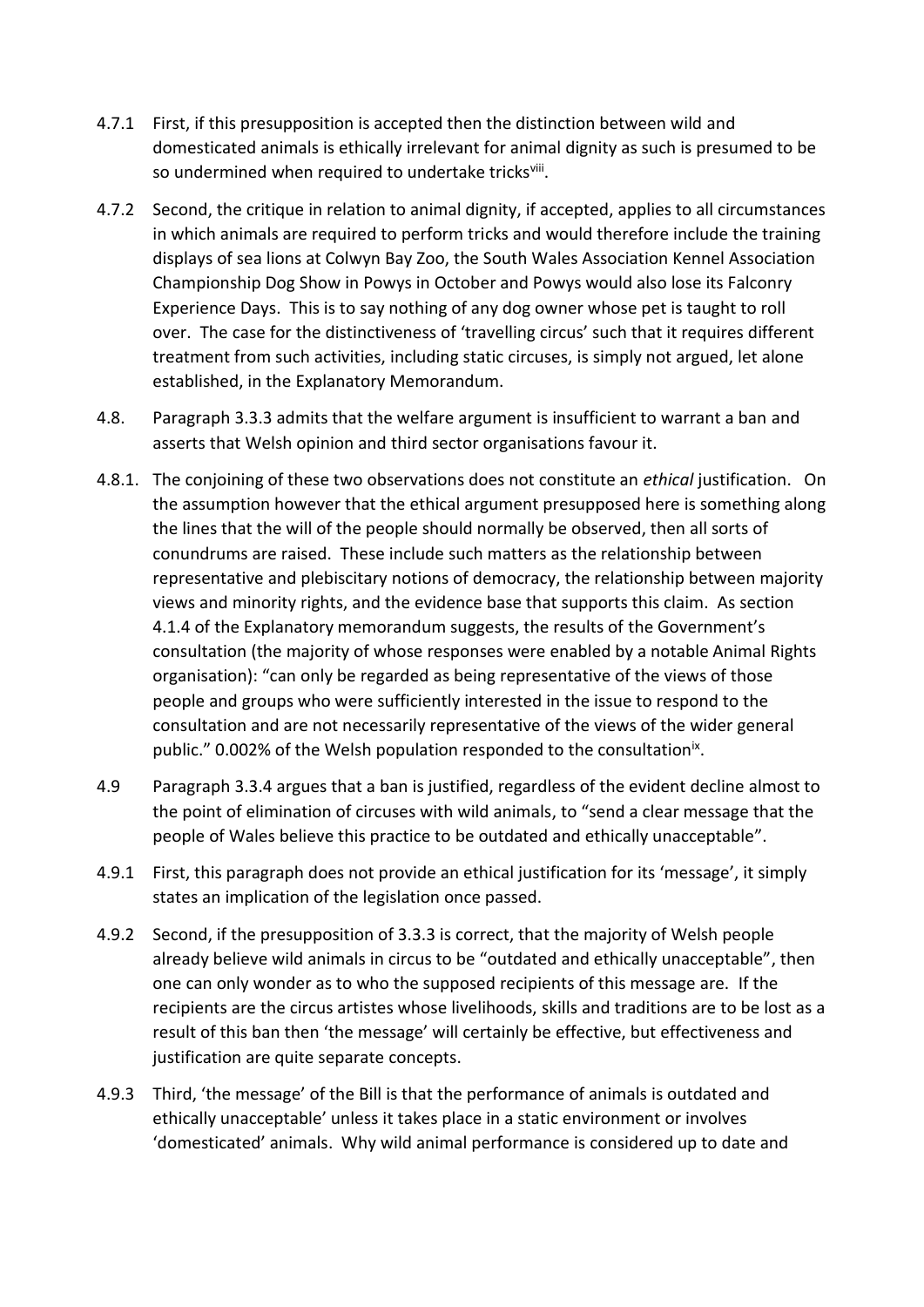ethically acceptable in static venues, or why the 'domesticated/wild' distinction is pertinent, is nowhere argued<sup>x</sup>.

# 5.0 **Conclusion**

- 5.1 This response to consultation argues that (1) that any proposition claiming to be ethical must be generic in scope (2) that this Bill is not generic in this way because (3) the Bill provides no sound ethical arguments for the ban on wild animals in circus that do not apply equally to all forms of human manipulation of animals. The Bill proposes not a ban on the use of animals but only of wild animals, and not a ban on their exhibition in static circuses (were such to exist) but only when they are transported.
- 5.2 Liberal democratic societies, which adhere to human rights norms, do so on the basis of an ethical tradition that limits the rights of governments and majorities to impose their will on fellow citizens. Prohibition of activities and criminalisation of their participants normally and rightly applies only to practices with significant and far reaching effects which are overwhelming in the damage they inflict on citizens. As a result societies have not banned such harmful activities as smoking tobacco, drinking alcohol, participating in dangerous sports, horse racing and so on.
- 5.3 The question the Committee should ask itself is whether the presentation of wild animals in travelling circuses has such significant, far reaching and overwhelmingly negative effects as to warrant prohibition and thus breach an ethical principle, that of the liberty of the citizen, which is and must be universal. Many people find animal acts in circus distasteful although it is notable the number of respondents to consultations is dwarfed by the numbers attending animal circuses each year<sup>xi</sup>.
- 5.4 There is a contested ethical argument for banning all manipulation of non-human by human animals but the consensus of the social order we inhabit is that the manipulation of non-human by human animals is allowable so long as animal welfare is protected and this Bill is not presented on Animal Welfare grounds.
- 5.5 In short, no sound ethical basis for the prohibition of a/wild but not domesticated animals and b/ wild animals in travelling but not in other (that is, static) settings, has been provided in the Explanatory Memorandum that seeks to justify the Bill.

<sup>i</sup> Available at <http://www.assembly.wales/laid%20documents/pri-ld12632-em/pri-ld12632-em-e.pdf> ii *Ibid*.

iii Available at:

[https://webarchive.nationalarchives.gov.uk/20110318164910/http://www.defra.gov.uk/foodfarm/farmanimal/wel](https://webarchive.nationalarchives.gov.uk/20110318164910/http:/www.defra.gov.uk/foodfarm/farmanimal/welfare/documents/circus-report.pdf) [fare/documents/circus-report.pdf](https://webarchive.nationalarchives.gov.uk/20110318164910/http:/www.defra.gov.uk/foodfarm/farmanimal/welfare/documents/circus-report.pdf)

iv Available at[: http://the-shg.org/Kiley\\_Worthington/index.htm#contents](http://the-shg.org/Kiley_Worthington/index.htm#contents)

<sup>v</sup> Described in [https://www.telegraph.co.uk/news/2018/08/11/foxhunting-prosecution-professor-misrepresented](https://www.telegraph.co.uk/news/2018/08/11/foxhunting-prosecution-professor-misrepresented-science)[science](https://www.telegraph.co.uk/news/2018/08/11/foxhunting-prosecution-professor-misrepresented-science) A longer letter detailing these points was written to the Italian Senate and can be found here:: <http://www.sivelp.it/wp-content/uploads/2017/07/TED-FRIEND-PDF.pdf> . It is notable the Dr Friend's status as a respected animal researcher went unremarked when he was cited in the Consultation Summary (p12 and 13): [https://gov.wales/sites/default/files/consultations/2019-01/wild-animals-in-travelling-circuses-summary-of](https://gov.wales/sites/default/files/consultations/2019-01/wild-animals-in-travelling-circuses-summary-of-responses.pdf)[responses.pdf](https://gov.wales/sites/default/files/consultations/2019-01/wild-animals-in-travelling-circuses-summary-of-responses.pdf)

vi <http://www.horsedeathwatch.com/#c=55&j=&g=&sd=&ed=&p=1>